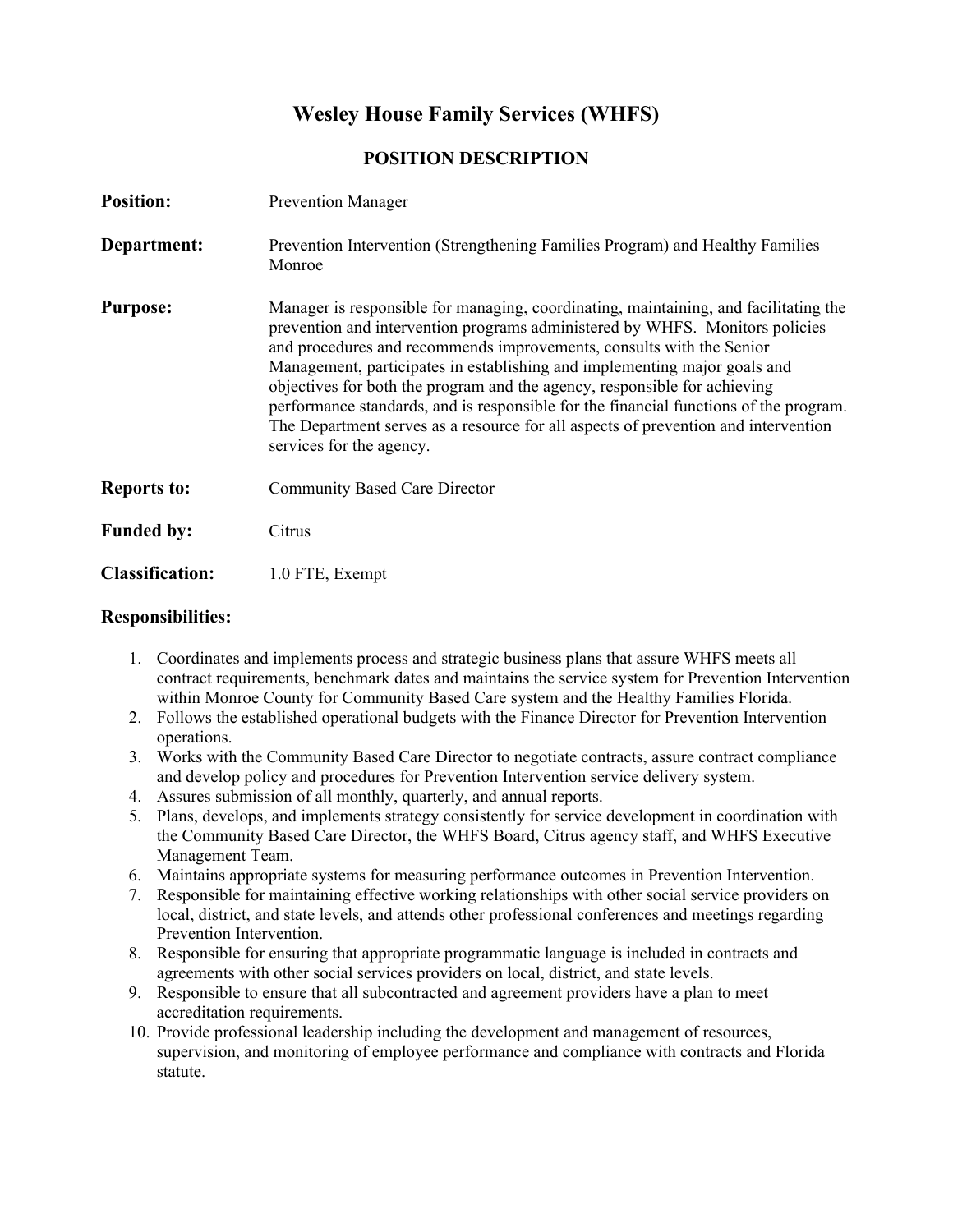- 11. Ensures services and related activities meet with and integrate with WHFS organizational requirements of quality management, health, and safety, legal stipulations, and general duty of quality care.
- 12. Attends Management meetings and other Prevention Intervention or CBC related meetings.
- 13. Works with Community Based Care Director and Executive Management Team to establish and maintain adherence to WHFS quality standards and to meet or exceed performance goals.
- 14. Offers ideas and policy for future funding and services to improve WHFS as a community-based provider.
- 15. Attends and participates in training and professional development as required by WHFS contracts and WHFS professional development plans.
- 16. Complies with WHFS Personnel and Finance policies, Ethical Standards, and confidentiality requirements.
- 17. Informs supervisor of any activities or actions that are not in compliance with the highest ethical standards or best practices for a human service provider such as WHFS.
- 18. Performs all WHFS activities, job duties, and responsibilities, and related WHFS activities with respect and appreciation for the persons served, including the diversity of cultures, traditions, and practices.
- 19. Travels as required throughout Monroe and Miami Dade counties.
- 20. Other duties as designated by the Community Based Care Director.

#### Performance Measures:

The Prevention Intervention Director will:

- Manage Prevention Intervention operations and resources to meet all contract requirements, benchmark dates and maintain high-quality service for clients within budget.
- Submit all monthly, quarterly, and annual reports accurately, clearly, concisely and in a timely manner.
- Ensure that programs and services are planned, developed, and implemented in conjunction and collaboration with the Community Based Care Director, the WHFS Board, Citrus agency staff and WHFS Executive Management team.
- Ensure that appropriate systems and reporting mechanisms are in place to measure and document performance outcomes in Prevention Intervention.
- Ensures that process and procedure improvements are made as needed to ensure quality performance and continued attainment of Accreditation.
- Maintain effective working relationships with other social service providers on local, district and state levels.
- Develop and train subordinates to ensure a high-level of skill, high rate of retention and a succession plan are in place in the Department.
- Comply with Wesley House Personnel and Finance policies, Ethical Standards and Wesley House Confidentiality requirements

### **Qualifications:**

- Master's Degree required; Social Services and/or Business Management related degrees (Licensure preferred.)
- Five or more years of senior management including contract management
- Three or more years of supervisory experience
- Thorough knowledge of management practices and procedures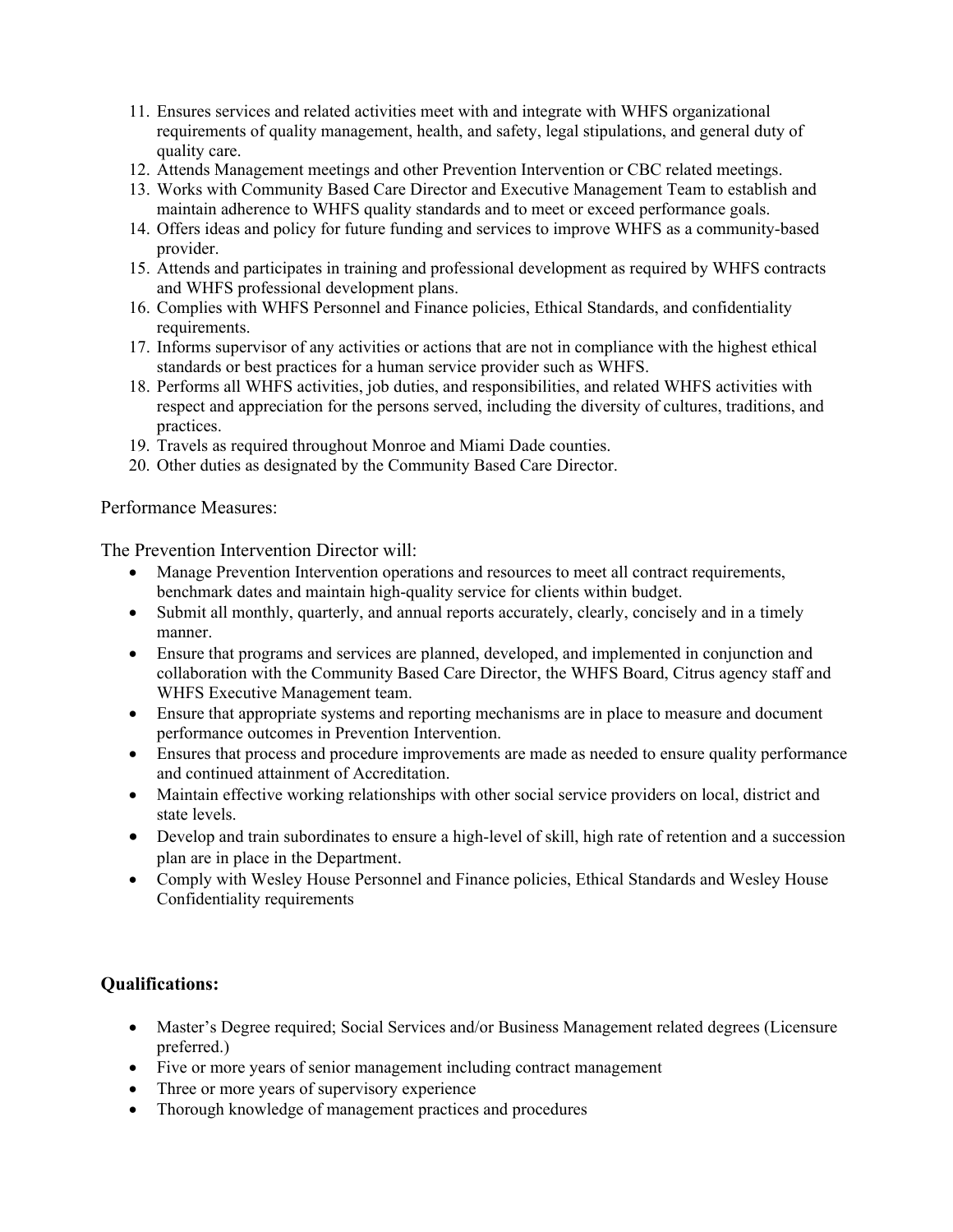- Understanding of contract compliance and reporting requirements
- Understanding of CQI and Accreditation standards and Accreditation maintenance process
- Broad based knowledge of child welfare and social services delivery system (Dependency Care system experience)
- Excellent leadership and interpersonal skills
- Excellent organizational, coordination and project management skills
- Excellent oral and written communication skills
- Excellent analytical and problem-solving skills
- Excellent oral and written presentation skills
- Excellent computer hardware and software skills including the use of Microsoft Office programs such as Word, Excel, PowerPoint and Outlook